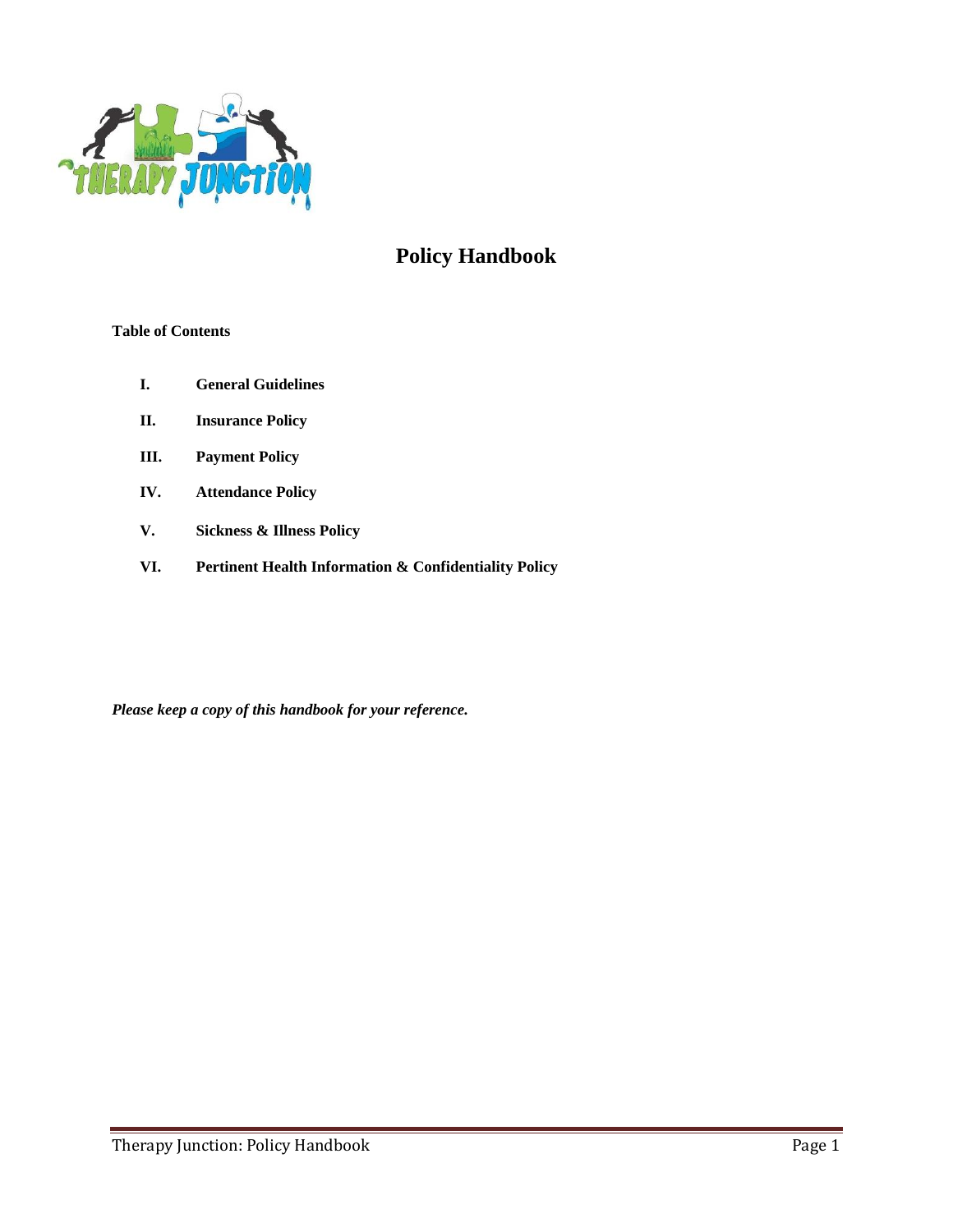Welcome to Therapy Junction*.* Therapy Junction is a sensory-based outpatient therapy clinic designed to meet the needs of our clients with all types of abilities by providing quality services. Therapy services are provided by licensed and registered occupational therapists and speech therapists. Our primary goal is to promote and foster development of each clients unique abilities in a fun, safe, and comfortable environment. We are proud you have selected us to service you.

#### **I. General Guidelines**

**Office hours:** Hours vary depending upon summer, school year, and therapist availability. Please check with the office to verify hours of operation.Therapy Junction is closed in observance of some holidays. All closings will be posted in advance.

**Arriving/Departing:** Most clients have regular appointments. Please arrive only 10 minutes early to reduce overcrowding in the lobby. Upon arrival, check in at the front desk and wait in the lobby until your therapist comes to get you. You are not permitted in the treatment areas without a therapist unless using the restroom. Our therapists reserve the last 10 minutes of your session to discuss progress, therapy outcomes, goals, and summarize each session. We ask that caregivers come inside the building to pick up clients. We will only escort you outside to vehicles in special circumstances approved by therapist and owner. Your safety is VERY important to us!

Lobby/Waiting Room: We ask that you are respectful of our building, other families, and staff in the lobby. Please keep all toys in the designated play area and do not bring toys from home that could interfere with noise level, safety, or cause a disruption. We have many clients with severe food allergies. In order to keep everyone safe **NO FOOD** is allowed to be eaten in the lobby. If you need a snack before or during therapy, please bring it in a sealed container and give it to your therapist to provide during his/her scheduled time. Kind reminders to those who forget this important policy will be provided and immediate disposal or containment of the food is required.

**Abuse:** If anyone of our staff suspects abuse or neglect, we are required by law to report it to the appropriate agency.

#### **II. Insurance Policy**

Please bring your health insurance card or a copy of your card with you to your initial appointment for intake and billing. As a courtesy we will verify your insurance coverage and submit claims to insurance on your behalf. Unfortunately, we cannot guarantee that the information provided by the insurance carrier is accurate, nor is it a guarantee of payment or coverage. It is best to call or visit your insurance carrier(s) website in order to confirm coverage, benefits, and specific information regarding your policy. Your health insurance is a contract between you and your insurance company. You are ultimately responsible for any charges not covered by your insurance plan such as deductibles, copayments, co-insurance, service denials, exhausted benefits, out of network charges, or any services denied by Medical assistance, Tefra, or Waivered service agreements.

#### **You are required to inform us of any changes in:**

- Health insurance carrier or policy number
- Addition of secondary insurance carrier to primary policy
- Home address or phone number.

Failure to inform us of these changes may result in you being solely responsible for any incurred charges not paid for by your insurance.

#### **III. Payment Policy**

#### **Copayments**

Copayments are due at the time of service or the charges will appear on your monthly billing statement. If you fail to pay your co-pay balance in full each month, you will be required to pay at the time of service from that point forward to ensure timely payment.

#### **Monthly Statements**

You will receive a monthly statement from Therapy Junction. You are responsible for all services rendered that are not paid for in full by your insurance company. If your insurance company fails to pay in full the balance will become your responsibility. This includes deductibles, copayments, co-insurance, service denials, exhausted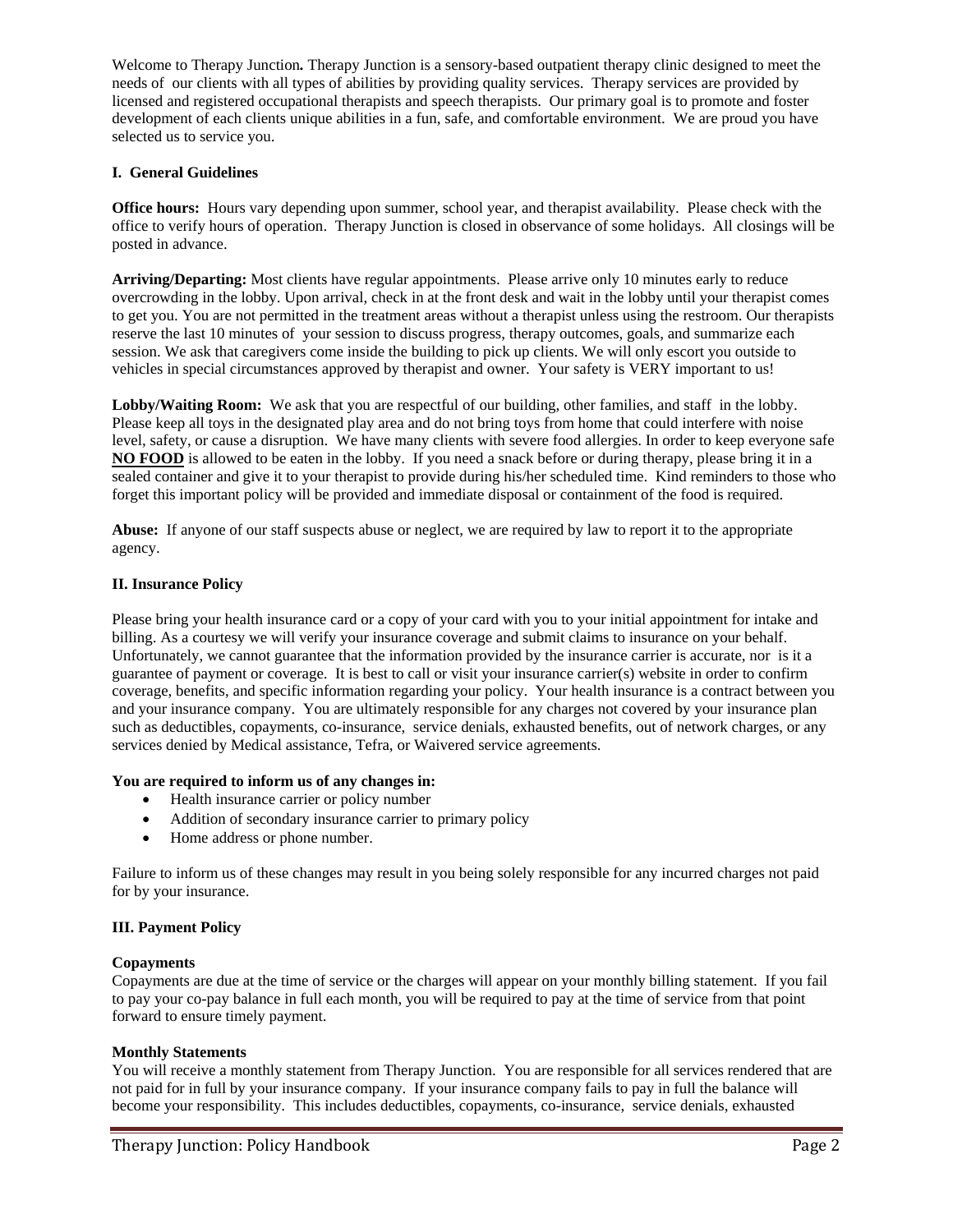benefits, out of network charges, or any services denied by Medical assistance, Tefra, or Waivered service agreements.

We must receive payment in full within 30 days of receiving your statement or a \$35.00 late fee or 8% of total owed (whichever is greater) will be applied to your next statement. We try to be flexible and reasonable regarding payments. In extenuating circumstances, we will work with you to set up an appropriate payment plan. If no arrangements are made and account is not paid in full within 30 days the balance will be placed in collections without further notice. If you have any questions regarding your monthly statement please call or email Jen Murphy at 763-383-7666 or jmurphy@therapyjunction.net

## **Private Pay**

You may pay for your therapy services privately. The payment is due in full prior to each therapy session.

#### **IV. Attendance Policy**

#### **Why have an attendance policy?**

When you are evaluated by your therapist, he/she will recommend a certain frequency of treatment required to best obtain progress. We understand that this recommendation may or may not fit within your current schedule or family dynamics. You are advised to take into consideration the therapist's recommendation as well as your and/or your families current schedule and needs when reserving your appointment times. We are delighted to help and work toward your goals and families needs at the frequency in which you feel will work given your current circumstances and schedule. We believe that the success we will achieve with you begins with consistency of treatment. Our motivation is and has ALWAYS been on helping the many people in need of our clinical services. Logically, we must also be motivated to maintain the integrity of the clinical business so that we may continue to help.

**Cancellation Policy:** It is required that you cancel sessions via PHONE within 24 hours of your child's appointment time. Calling ensures the message has been received in a timely manner as we cannot predict staff illness, internet issues, or server problems that prevent emails from being received. We understand that people need to change their schedules unexpectedly due to illness or emergencies. In order to respect your therapists time and energy put forth to prepare for your therapy session it is best to give advanced notice. Advanced notice also helps us to provide therapy to another client who may be able to come in during your child's recurring time when absent.

**Required Attendance:** Your attendance is calculated every 90 days (Sessions attended/Scheduled Session= %). You are expected to attend 85% of scheduled appointments. If an appointment is cancelled for any reason, you will have the chance to reschedule with your therapist. Any rescheduled appointment will not count against your attendance rate. If your therapist is on vacation or is absent it will not count against your attendance rate. \*Clients attending 2 sessions weekly may miss a maximum of 3 sessions per 90 days. \*Clients attending 1 session weekly may miss a maximum of 2 visits within 90 days.

Falling below the 85% attendance rate during any 90 day treatment period will result in a cancellation fee of \$25.00 per missed session. Therefore, if you have occupational therapy and speech therapy the same day a \$50.00 cancellation fee is required. Falling below 85% attendance rate for 2 or more treatment periods may require an adjustment to the current treatment frequency or change in current scheduled time. Special consideration will be made on an individual basis due to family emergencies and unforeseen circumstances. Please contact Therapy Junction owner to discuss these special circumstances or emergencies.

**No show/No call:** Cancellations that occur with less than 24 hour notice or later than 7:30 am the day of the appointment will be charged a \$25.00 cancellation fee for each missed session (if you child was scheduled for both occupational therapy and speech therapy there is a fee for each missed service). If you are able to reschedule this visit with your treating therapist(s) within the 90 day treatment period this fee will be waived or refunded. Special consideration will be made on an individual basis due to family emergencies and unforeseen circumstances. Please contact Therapy Junction owner to discuss these special circumstances or emergencies.

**Reschedules:** Our therapists have a limited number of times available for reschedules. Every attempt will be made to reschedule appointments, however we cannot guarantee a make-up appointment will be available that fits your scheduling needs. If you are unable to reschedule with your current therapist within 90 days you may attempt to reschedule with a different therapist in order to avoid the cancellation fee or improve your attendance rate per your request.